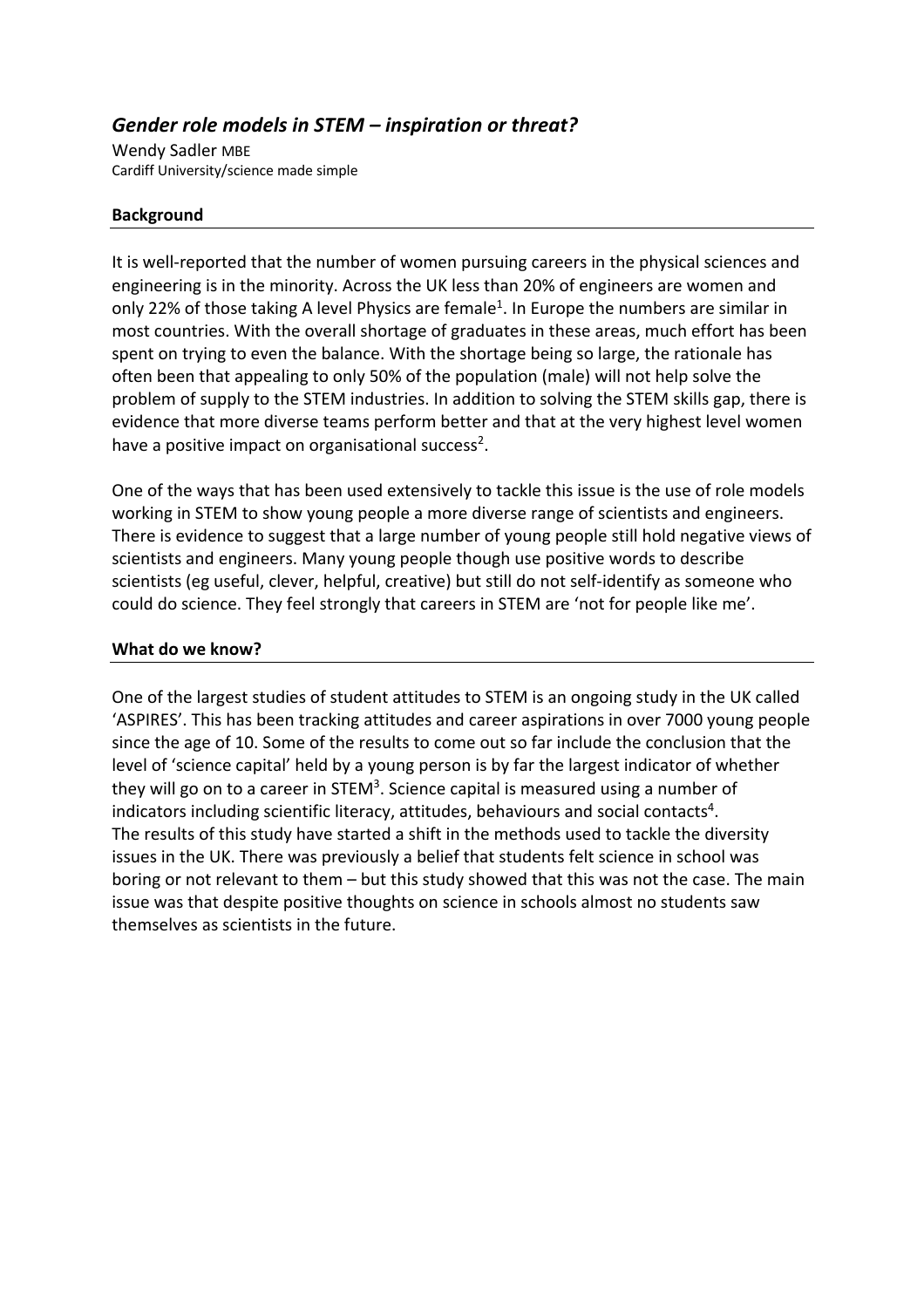#### **COMPARISON OF SURVEY RESPONSES FROM** YEAR 6, YEAR 8 AND YEAR 9 STUDENTS (% STRONGLY/AGREEING)



#### *Fig 1: Data showing attitudes to science ages 10-14 (ASPIRES)*

The problem that needs addressing it seems more than any other is the self-identity young people have and the fact that they think a job in science is 'not for people like me'. This is the case for both genders but is more even more of an effect with girls. One of the reactions to this research has come from an initiative by WISE (The Campaign for Women in Science and Engineering, UK). After commissioning a summary of research, they released a report called 'People like me<sup>5</sup>' and have followed up with a project of the same name which tries a slightly different approach. The workshop, which is aimed at girls only, gets girls to use positive adjectives to describe their own personality. The aim is to get across the messages that you are more likely to be happy in a job if the job skills required match your natural skills and characteristics. The answers to the quiz give the girls a job-type and then gives them case studies of women working in those type of roles within STEM organisations. As well as getting the girls to think of careers differently, the activity aims to show students that studying science can lead to many jobs that might use science skills without being the narrow definition of working in science that they have.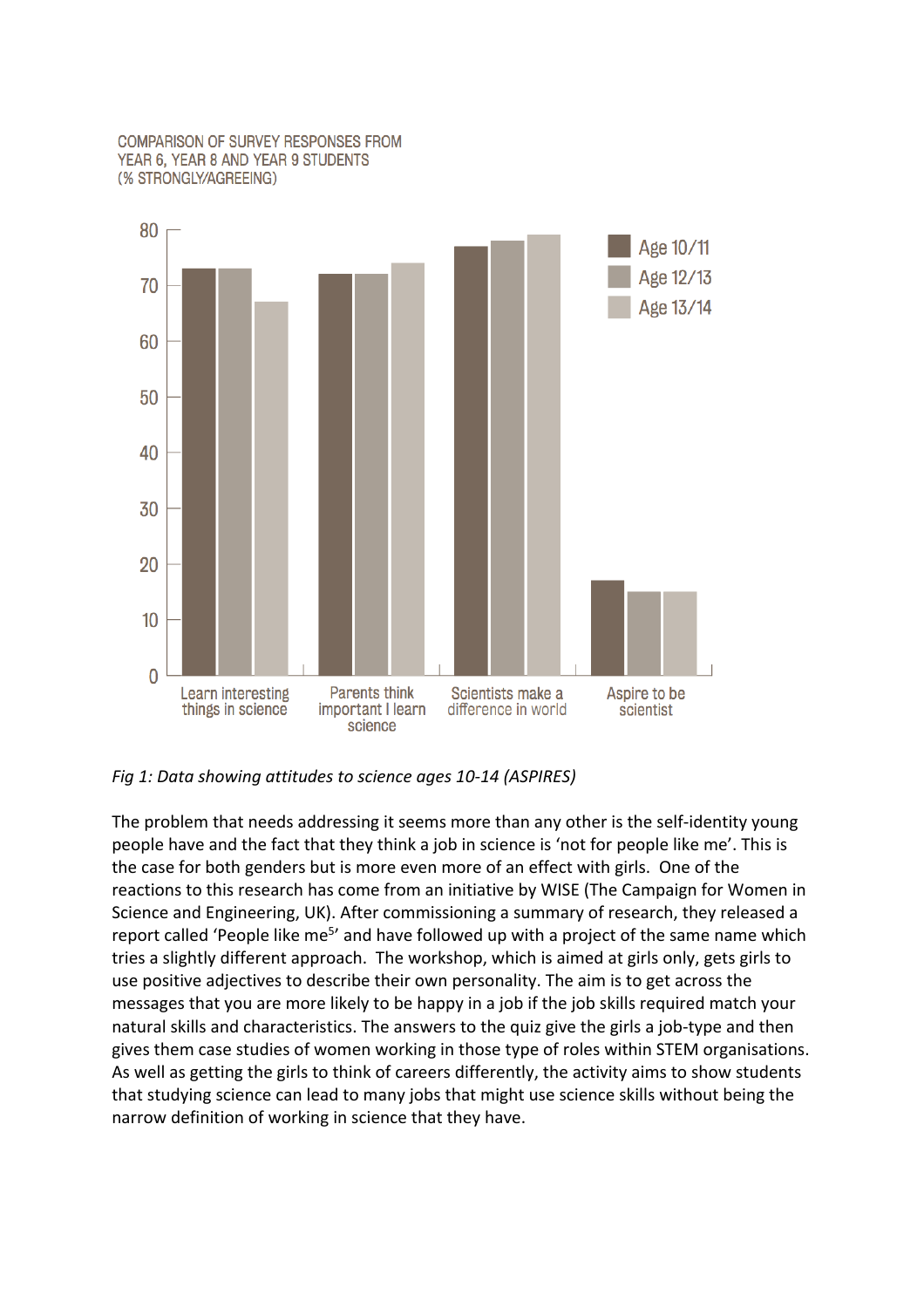Using role models to promote a range of opportunities in STEM to girls is nothing new. Sometimes however the role models used can create an additional problem. By trying to overturn the nerd/geek image organisations deliberately choose high achievers and aesthetically beautiful women as representations in STEM. The danger here is that not only do young people think you have to be very clever to work in STEM, it now appears you have to be beautiful and thin as well! Research has shown that using ultra-feminine versions of women in STEM as aspirational role models is not a good idea for many girls. In the paper "My fair physicist" <sup>6</sup>it was found that feminine STEM role models actually de-motivated young girls because the combination of career success and femininity seemed especially unattainable.

## **Case study of using role models in school enrichment**

In 2004, the social enterprise *science made simple* received funding from the Welsh Government in partnership with WISE to develop a touring STEM show for 7-11 yr old students featuring real-life scientists and engineers in short videos talking about what they do and why they enjoy it. The show is called 'Who wants to be a superhero?'. The show also includes live science experiments and audience interaction and is presented by a live presenter (who could be male or female). In 2013 the show was updated and new videos were made and the revised show was then toured to 60 schools. Attitudes to STEM and the scientists in the show were collected from 363 students and then follow-up focus group interviews were held with 4 groups of 6-8 students each to explore the themes that came up from the questionnaire results. The aim of the study was to find out whether the show affected student attitudes to scientists based on the descriptive words that students used to describe them. In addition, we wanted to find out if students favoured role models who they thought were most like them, or those who they felt had the job they would most like.

Students were asked if they would like a job in science or engineering before the show and after. Across all students there was in increase from 18-30% in those who would like to work in STEM with a bigger increase coming from the girls (increase from 10%-25%) than the boys (from 24-35%).

|       | $All(\%)$       |                  |                 | $Girls(\%)$      | $Boys(\%)$      |                  |
|-------|-----------------|------------------|-----------------|------------------|-----------------|------------------|
|       | <b>Pre-show</b> | <b>Post-show</b> | <b>Pre-show</b> | <b>Post-show</b> | <b>Pre-show</b> | <b>Post-show</b> |
| Yes   | 18              | 30               | 10              | 25               | 24              | 35               |
| No    | 32              | 18               | 33              |                  | ാറ<br>∠ت        | $\sim$           |
| Maybe | 50              | 52               | 57              | 57               | 43              | 43               |

*Table 1: Would you like a job in science or engineering when you're older?*

The three words used by the students to describe scientists and engineers before and after the show were analysed and divided into positive, negative and neutral. The number of positive words used also increased after the show – again with a larger increase from the girls. The number of negative words used also decreased suggesting that overall the show had shifted the attitude of both genders towards a more positive response.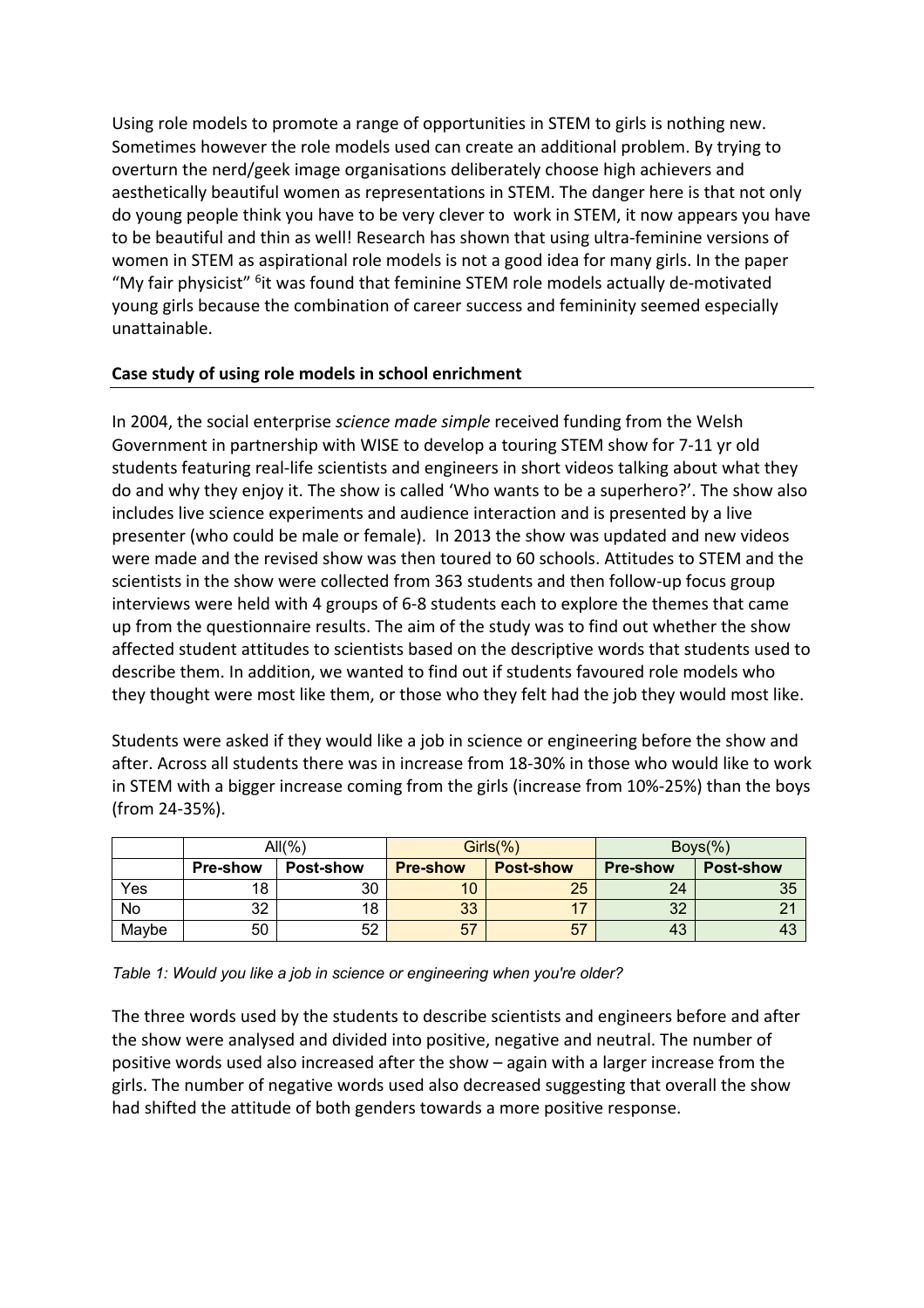|                 |                        | <b>Girls</b>              |                                     | <b>Boys</b>                      |                                    |                          |  |
|-----------------|------------------------|---------------------------|-------------------------------------|----------------------------------|------------------------------------|--------------------------|--|
|                 | <b>Pre-show</b><br>(%) | <b>Post-show</b><br>(9/6) | <b>Difference</b><br>$\frac{10}{6}$ | <b>Pre-show</b><br>$\frac{1}{2}$ | <b>Post-show</b><br>$\frac{10}{6}$ | <b>Difference</b><br>(%) |  |
| <b>Positive</b> | 28.91                  | 42.39                     | $+13.48$                            | 31.76                            | 39.66                              | $+7.90$                  |  |
| <b>Negative</b> | 4.95                   | 2.14                      | $-2.81$                             | 7.43                             | 5.38                               | $-2.05$                  |  |
| <b>Neutral</b>  | 66.14                  | 55.47                     | $-10.67$                            | 60.81                            | 54.97                              | $-5.84$                  |  |

*Table 2: Words used to describe scientists pre- and post-show.*

|                                            | <b>Boys</b>         |                      |                           | <b>Girls</b>           |                      |                          |  |
|--------------------------------------------|---------------------|----------------------|---------------------------|------------------------|----------------------|--------------------------|--|
|                                            | Pre-<br>show<br>(%) | Post-<br>show $(\%)$ | <b>Difference</b><br>(% ) | Pre-<br>show<br>$(\%)$ | Post-<br>show $(\%)$ | <b>Difference</b><br>(%) |  |
| 'Clever'<br>'Talented'<br>'Intelligent'    | 43.63               | 39.55                | $-4.08$                   | 47.69                  | 39.87                | $-7.82$                  |  |
| 'Awesome'<br>'Cool' 'inspiring'            | 11.49               | 18.36                | $+6.87$                   | 10.12                  | 21.51                | $+11.39$                 |  |
| 'Hardworking'<br>'Ambitious'<br>'Focussed' | 6.56                | 7.10                 | $+0.54$                   | 6.30                   | 5.91                 | $-0.39$                  |  |
| 'Creative'<br>'Designers'<br>'Pioneers'    | 6.08                | 4.87                 | $-1.21$                   | 7.76                   | 6.92                 | $-0.84$                  |  |
| 'Dangerous'<br>'Brave' 'Strong'            | 5.89                | 3.75                 | $-2.14$                   | 4.39                   | 3.65                 | $-0.74$                  |  |
| 'Helpful'<br>'Important'                   | 4.44                | 6.80                 | $+2.36$                   | 2.92                   | 5.79                 | $+2.87$                  |  |
| 'Nerdy' 'Crazy'<br>'Evil'                  | 4.82                | 3.55                 | $-1.27$                   | 4.27                   | 1.76                 | $-2.51$                  |  |

*Table3: Most common words describing scientists, as a percentage of total responses before and after the show*

By looking in more detail at the words used we can see that the most significant changes came in the use of the words that implied inherently high levels of intellect are required for science. These words reduced by 4% from boys and nearly 8% from girls. In contrast the aspirational words about the role models (Awesome, Cool, Inspiring) increased by almost 7% for the boys and over 11% for the girls. This suggests the show did manage to shift attitudes to show that a job in science might be an attractive possibility. The show is specifically designed to promote the message that scientists and engineers are helpful people who want to make the world a better place. Words relating to this societal role increased slightly (around 2%) in both boys and girls.

### **Conclusions & further research**

The use of role models as a way to encourage young people into STEM is a widely used tool. This research tried to understand in more detail what changes might occur when primary school students encounter role models in STEM.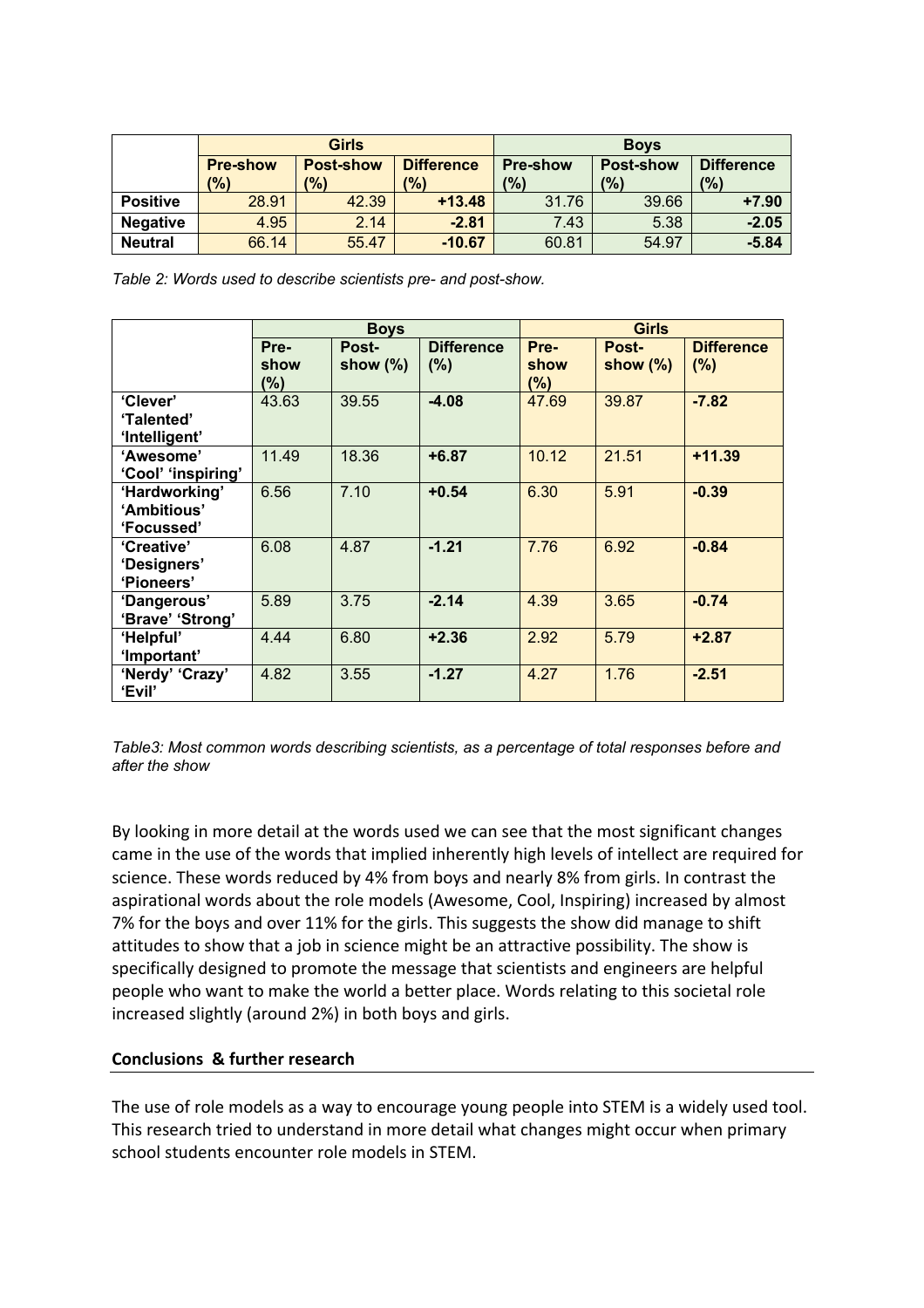The survey data shows clearly that both genders enjoyed the show and could relate to one or more of the role models. It showed us that boys tend to favour male role models whilst girls choose females - although not exclusively. An interesting point arose in the focus groups where a number of students mentioned risk and danger as a reason why they might not choose STEM careers. This is something educationalists and scientist should keep in mind. As most of us behind role model projects are scientists or engineers at heart, we tend to choose role models that we think have an exciting job and perhaps we don't feel the same way about the risks encountered as the students do. This area could benefit from further research to help prevent us putting off young people with jobs they perceive to be too risky.

The intervention of a live performance featuring videos of real people (4 female, 2 male) seemed to be successful at reshaping how the students describe scientists and engineers. They moved from seeing them as purely 'clever' and 'intelligent' (properties that many young people think you are either born with or not) to 'cool' and 'inspiring' (something more people would aspire to).

We collected data from the students before the show on whether they knew anyone who worked in a STEM job. We have yet to analyse how this affects the words they use, or whether they themselves could imagine themselves as a scientist. As knowing someone in a STEM job is likely to increase the Science Capital of the student, the theory would predict that they are more likely to be positive about jobs in the field. It should be noted though that many students who said they knew someone in a STEM job were actually referring to a builder, plumber of carpenter – trade professional. These jobs certainly contain STEM elements but are perhaps not those that are referred to as STEM professions.

Further evaluation has been done on the effectiveness of the WISE People Like Me workshop with an older, female only audience. This work found that 57 % of the girls reported that they were now more interested in studying science and maths at school, and the percentage who were not interested at all had decreased from 10 % to 4 %. In this study, the girls were also asked to use words that describe a scientist. 'Interesting' was the top response (98 mentions) followed by 'clever' (26) varied (25) and useful (23)<sup>7</sup>.

There is more work to be done on exactly what can help the most in the use of role models as agents for change in attitudes to STEM and STEM careers but these two case studies provide some interesting areas for thought and further research. Clearly role models have an important part to play – providing they are used in an appropriate way. But they should not provide another difficult stereotype for girls or boys to live up to. A wide range of gender, race, social background and character are key requirements for any campaign to encourage more diverse students to feel that science certainly is for 'people like them'.

#### **References**

- 1. Engineering UK. *Key Facts in Engineering*. www.engineeringuk.com. Accessed September 13, 2018.
- 2. McKinsey. Delivering growth through diversity in the workplace | McKinsey. https://www.mckinsey.com/business-functions/organization/our-insights/delivering-